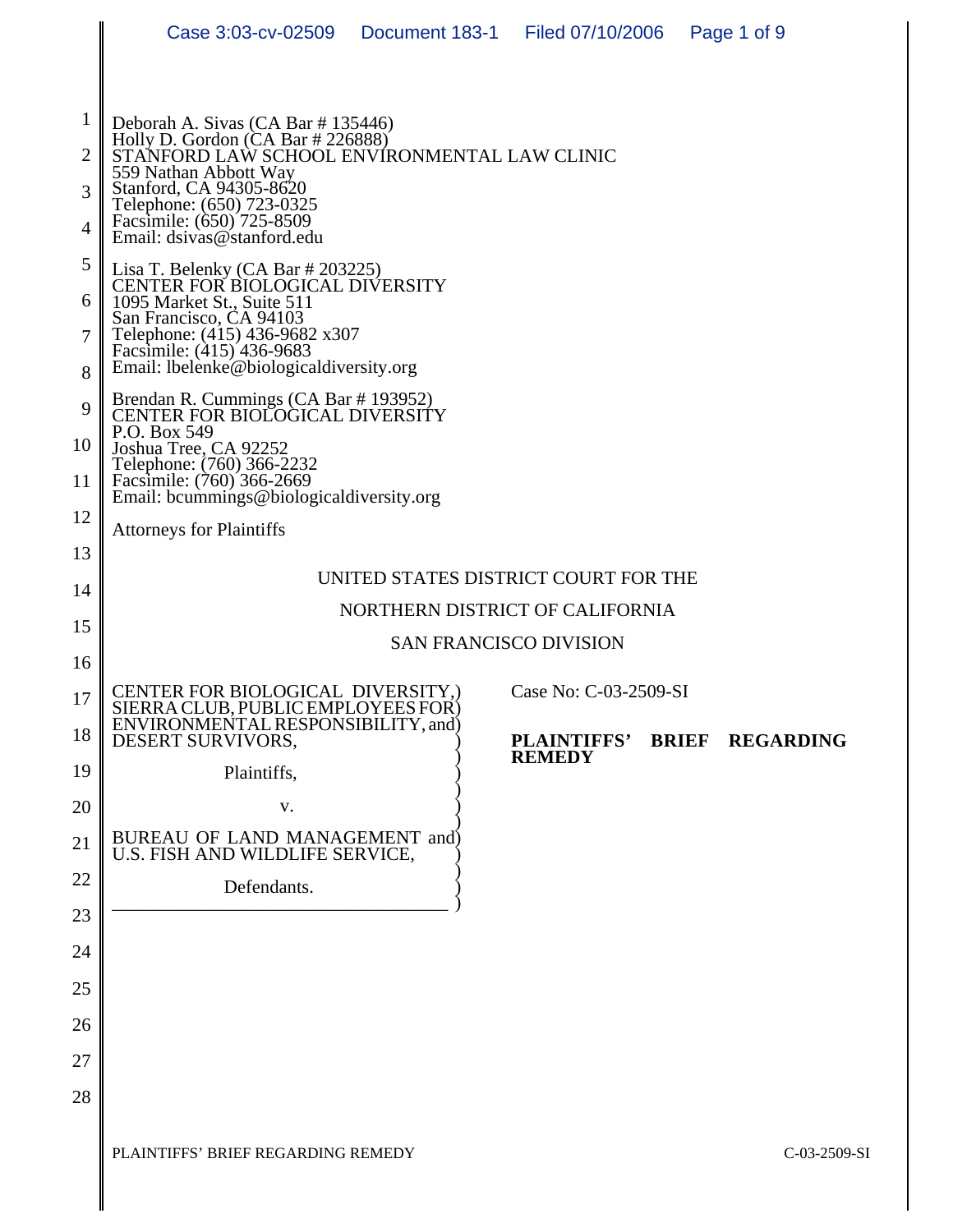#### 1 **I. Introduction**

2 3 4 5 6 7 8 9 10 11 12 13 14 15 16 17 18 19 On March 14, 2006, the Court issued an Opinion and Order resolving the parties' Cross-Motions for Summary Judgment ("2006 Opinion"). The Court found that defendants Bureau of Land Management ("BLM") and U.S. Fish and Wildlife Service ("FWS") violated the Endangered Species Act ("ESA"), 16 U.S.C. §§ 1531, et seq., the National Environmental Policy Act ("NEPA"), 42 U.S.C. §§ 4321, et seq., and the Federal Land Policy and Management Act ("FLPMA"), 43 U.S.C. §§ 1701, et seq., in taking actions related to the management of Imperial Sand Dunes Recreation Area ("ISDRA") and the two threatened species that occur there, the desert tortoise and the Peirson's milk-vetch. The Court requested further briefing from the parties regarding the appropriate form of relief. The parties attempted to reach through negotiations a stipulation concerning relief which would obviate the need for the Court to rule on the issue. Unfortunately, the parties were unable to reach final agreement on such a stipulation. Plaintiffs therefore respectfully request that the Court grant the relief as described below and in the accompanying Proposed Order. Plaintiffs believe that the requested relief is fair, equitable, consistent with the Court's 2006 Opinion, and within the Court's jurisdiction to order and enforce. Furthermore, Plaintiffs believe that the requested relief will preserve the environmental status quo and protect the unique resources of the Algodones Dunes while allowing off-road vehicle ("ORV") use to continue in those portions of the ISDRA in which it is currently allowed. In short, Plaintiffs seek an order from this Court vacating and/or remanding the various final agency actions of BLM and FWS while maintaining the "temporary closures" which have been in place for over six years. The specific details of Plaintiffs' requested relief are explained further below.

20

### **II. BLM's 2005 Record of Decision and Accompanying Documents Must be Vacated**

21 22 23 24 25 26 27 28 In the 2006 Opinion the Court found BLM to have violated the ESA, NEPA and FLPMA in its issuing of the 2005 Record of Decision ("2005 ROD") approving the 2003 ISDRA Recreation Area Management Plan ("2003 RAMP"). Specifically, the Court found that BLM violated Section 7 of the ESA, 16 U.S.C. § 1536(a)(2), by arbitrarily and capriciously relying upon the conclusions of the January 2005 Biological Opinion ("2005 BiOp") for the 2003 RAMP prepared by FWS. See Opinion at 31 ("the BLM's reliance on the legally inadequate 2005 BO was in error."). Additionally, the Court held that BLM violated NEPA by failing to analyze the Interim Management Alternative as a reasonable alternative and by failing to analyze the effects of the 2003 RAMP on the endemic invertebrates of the Dunes. See Opinion at 53-58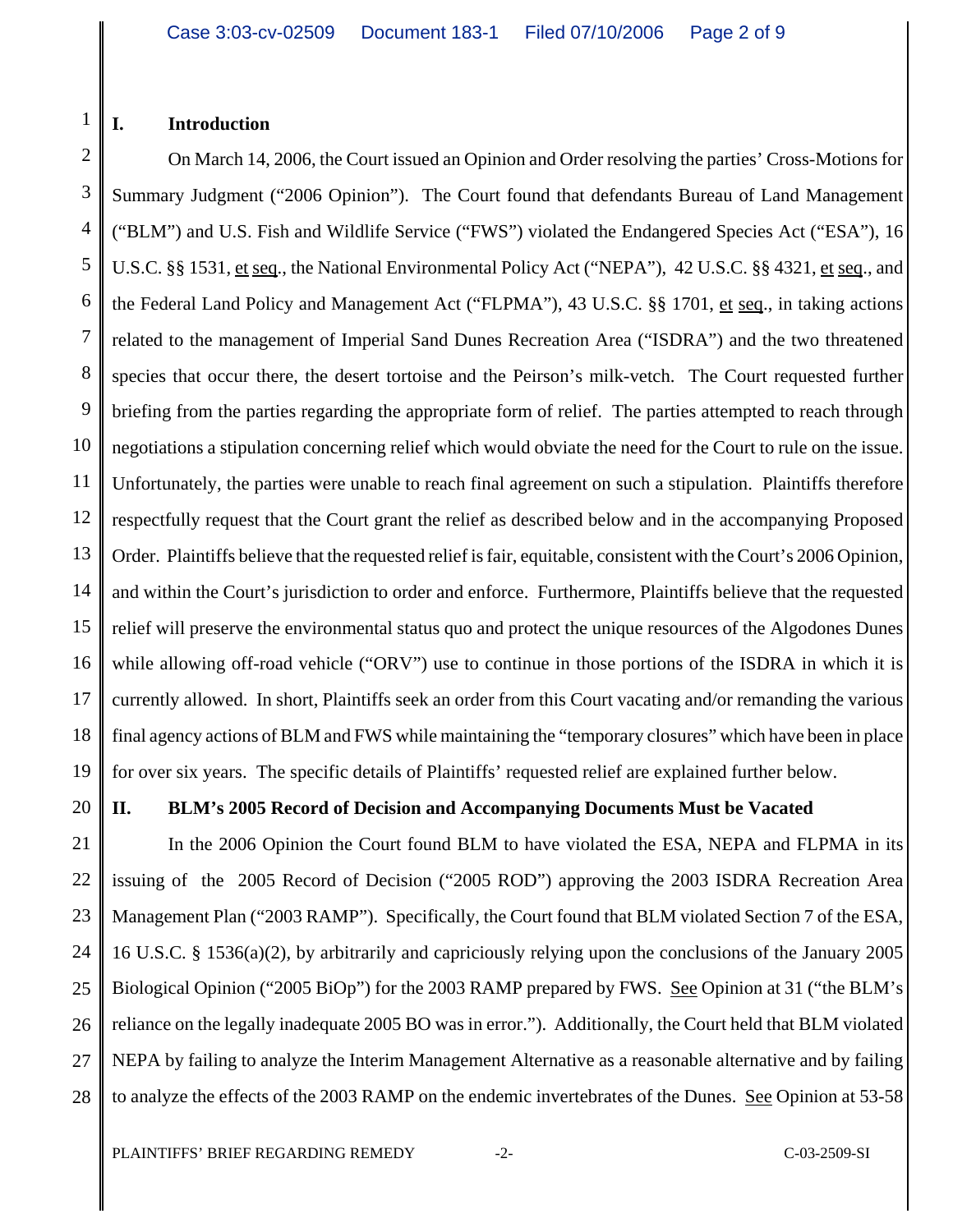1 2 3 4 5 6 and 58-64. Finally, the Court held that BLM violated FLPMA by arbitrarily and capriciously approving the 2003 RAMP without a current inventory of the endemic invertebrates of the Dunes and by seeking to reopen the closed areas without making a legally adequate finding pursuant to 43 C.F.R. § 8341.2(a) that "the adverse effects [which lead to the closure] have been eliminated and measures implemented to prevent recurrence." See Opinion at 64-67. Each of these violations standing alone would provide a sufficient basis for the Court to vacate the ROD and the RAMP; collectively, they mandate such a result.

7 8 9 10 11 12 13 14 It is well-established that the ordinary remedy when an agency violates the law that the action be vacated and remanded to the agency for further proceedings. See Federal Election Comm'n v. Akins, 524 U.S. 11, 25, 118 S. Ct. 1777, 141 L. Ed. 2d 10 (1998)("If a reviewing court agrees that the agency misinterpreted the law, it will set aside the agency's action and remand the case"); see also Alsea Valley Alliance v. Department of Commerce,  $358$  F.3d 1181, 1185 (9<sup>th</sup> Cir. 2004) ("Although not without exception, vacatur of an unlawful agency rule normally accompanies a remand."); Idaho Farm Bureau Federation v. Babbitt, 58 F.3d 1392, 1405 ( $9<sup>th</sup>$  Cir. 1995) ("Ordinarily when a regulation is not promulgated in compliance with the APA, the regulation is invalid"); Paulsen v. Daniels, 413 F.3d 999, 1008 (9th Cir. 2005) (same).

15 16 17 18 19 20 21 22 The Administrative Procedure Act ("APA") itself requires such a result. The APA provides that a court "shall hold unlawful and set aside agency action . . . found to be arbitrary, capricious, an abuse of discretion, or otherwise not in accordance with law" or "without observance of procedure required by law." 5 U.S.C. § 706(2)(A) & (D). The Ninth Circuit has also observed that "NEPA is a procedural statute, and we have held that agency action taken without observance of the procedure required by law will be set aside." Idaho Sporting Congress Inc. v. Alexander, 222 F.3d 562, 567 (9th Cir. 2000); see also Thomas v. Peterson, 753 F.2d 754, 764 (9th Cir. 1985) ("Our cases repeatedly have held that, absent 'unusual circumstances,' an injunction is the appropriate remedy for a violation of NEPA's procedural requirements.").

23 24 25 26 27 28 Notwithstanding this well-settled law, BLM will likely argue that the Court should remand the ROD, RAMP and FEIS without vacating these flawed documents. BLM will likely provide a laundry list of purported benefits from allowing the agency to continue to implement the 2003 RAMP pursuant to the ROD. Such "benefits" are either legally irrelevant, would not be impacted by vacatur of the ROD and RAMP, or are outweighed by the harms from allowing these documents to remain legally operative. In any event, they do not rise to the level of "unusual circumstances" which would be required to avoid vacatur.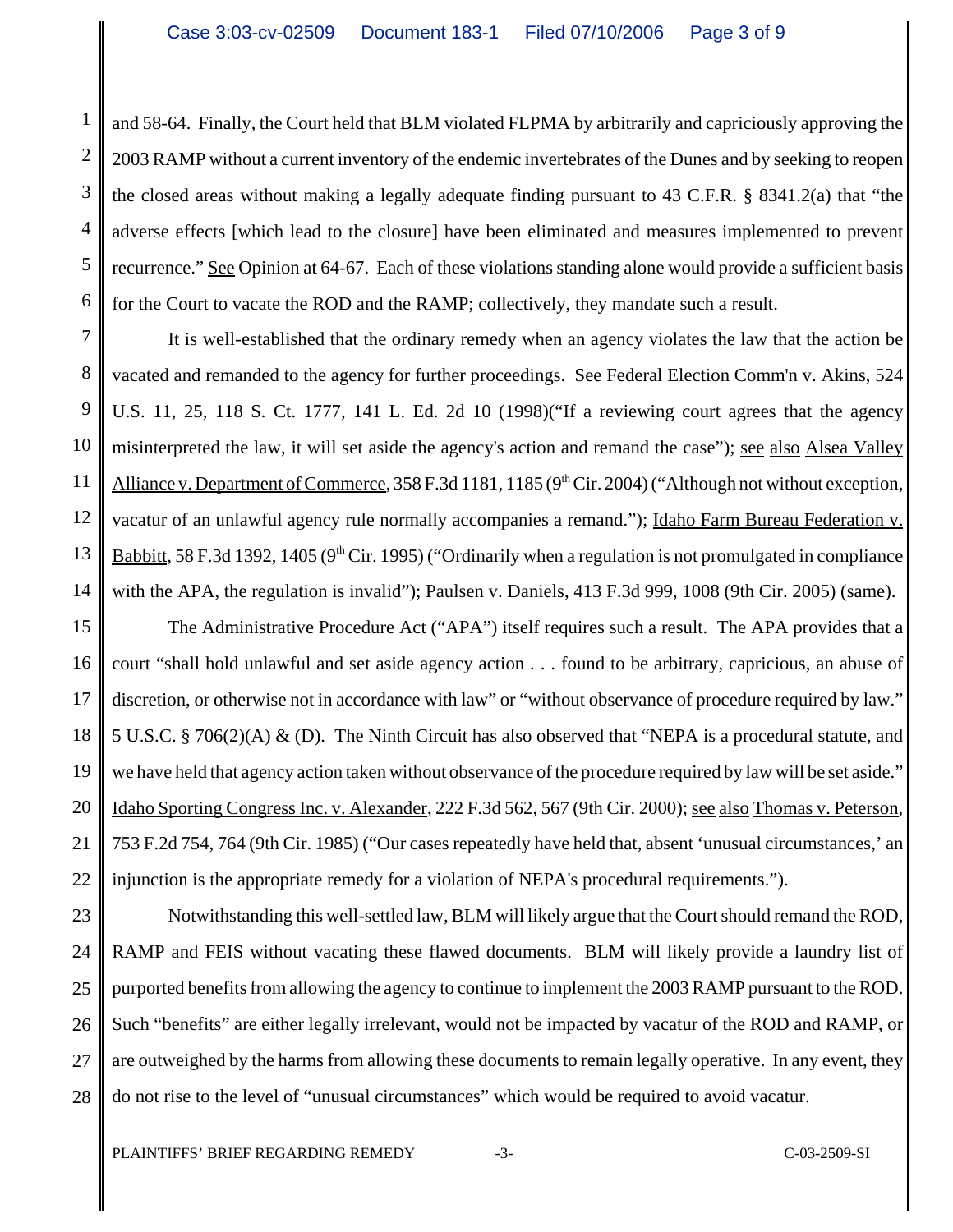1 2 3 4 5 6 7 8 9 10 11 12 As detailed in the merits briefing in this case, a primary harm from the 2003 RAMP as approved by the ROD is the elimination of the existing Interim Closures. BLM cannot dispute that eliminating these closures would harm the Peirson's milk-vetch and other rare species of the Dunes. Additionally, and highly significant given the Court's finding related to BLM's violations of NEPA and FLPMA, the 2003 RAMP is less protective of the endemic invertebrates at the Dunes than the 1987 RAMP it replaced. The 1987 RAMP and associated Habitat Management Plan ("HMP") required extensive invertebrate surveys and monitoring prior to initiating various ground disturbing activities. See, e.g. ROD AR Sec.1 at 4347-51 (1987) RAMP survey requirements); BO AR Doc# 46 at 1485-86 (HMP monitoring requirement). The 2003 RAMP does not contain any of these requirements. As this Court has previously stated in finding BLM in violation of NEPA, "[h]ere, there is no indication from the EIS itself that the BLM considered the environmental impact of the RAMP on the numerous endemic invertebrates that are known are likely to occur in the Dunes." Opinion at 60.

13 14 In sum, remand and vacatur of the 2005 ROD, 2003 RAMP and FEIS are required by the law of this Circuit and necessary and appropriate to effectuate the purposes of the ESA, NEPA and FLPMA.

#### 15 **III. Portions of the 2005 Biological Opinion must be Remanded and Vacated**

16 17 18 19 20 21 22 23 24 25 In the 2006 Opinion the Court found FWS's January 2005 Biological Opinion ("2005 BiOp") unlawful in several respects. Specifically, the Court found the 2005 BiOp's conclusions that the 2003 RAMP would not jeopardize the Peirson's milk-vetch or destroy or adversely modify its critical habitat to be arbitrary and capricious. See Opinion at 15-21 and 21-23. Additionally, the Court found the Incidental Take Statement ("ITS") for the desert tortoise to be arbitrary and capricious because the ITS failed to specify the amount or extent of take and because it failed to include terms and conditions to minimize the impacts of ORVs on take. Opinion at 23-30. As discussed above with regard to BLM's ROD, Ninth Circuit law requires remand and vacatur of agency actions found to be arbitrary and capricious. Moreover, in an earlier stage of this case, this Court has already addressed this very issue and concluded that vacatur of a biological opinion was appropriate.

26 27

28

In this case, equity does not demand departure or exception from the normal rule of vacatur. It is unclear whether or how a proper adverse modification analysis will affect the biological opinion regarding the desert tortoise, and the Court cannot predict what the new opinion will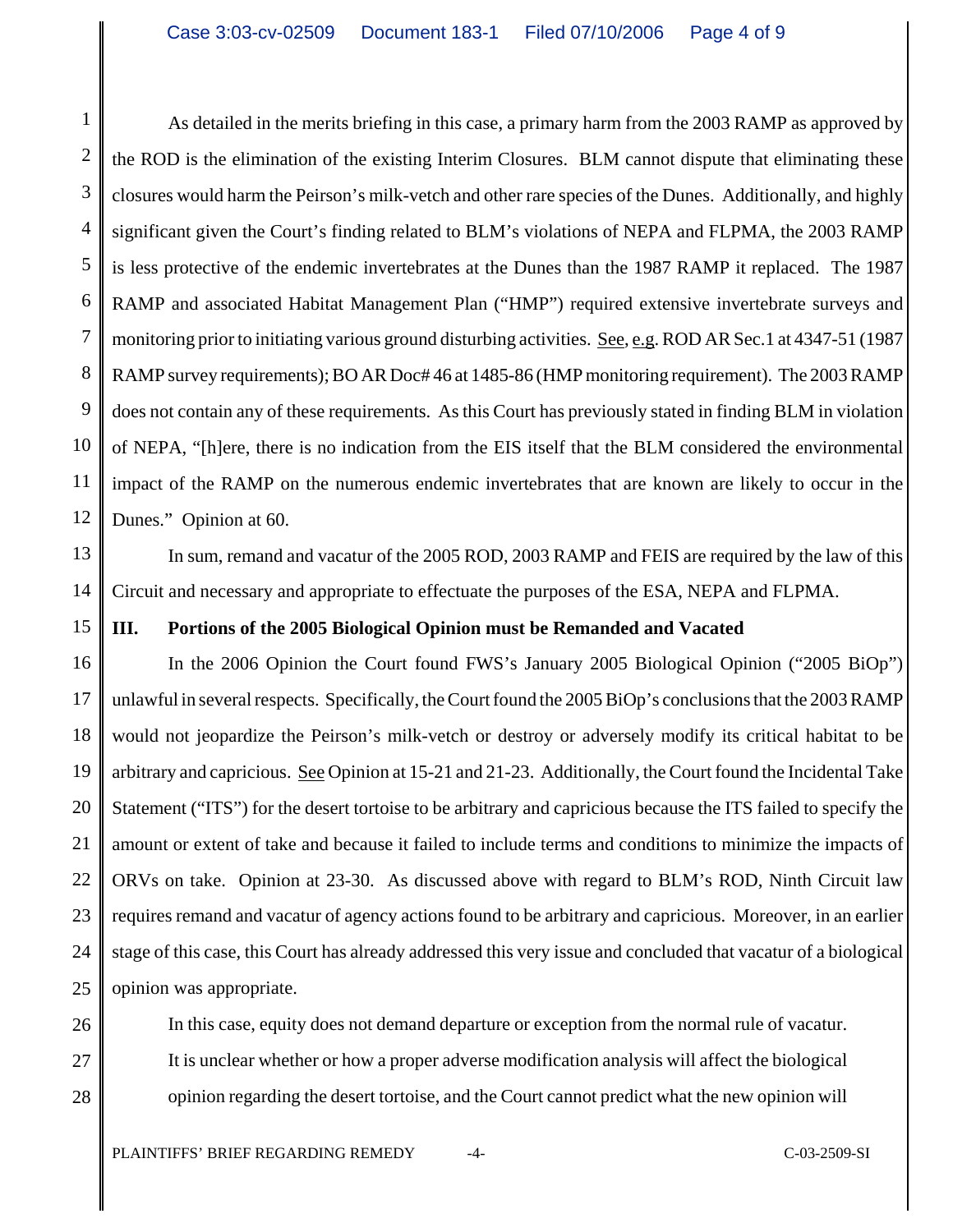conclude. Failing to vacate the biological opinion, thus allowing the CDCA Plan to go forward *pendente lite,* might have irreversible consequences for the desert tortoise.

2 3 4

1

## American Motorcyclist Association v Norton, 2004 U.S. Dist. LEXIS 15662 (N.D. Cal. 2004).

5 6 7 8 9 10 11 12 13 14 In this instance, Plaintiffs request that the Court vacate and remand those portions of the 2005 BiOp relating to the Peirson's milk-vetch. With regard to the desert tortoise, Plaintiffs only challenged the ITS so vacatur of the "no jeopardy" conclusion for the tortoise is not being sought.<sup>1</sup> While vacatur of the ITS would be an appropriate remedy, Plaintiffs seek more narrowly-tailored relief. Vacatur of the ITS would render BLM and any visitors to the Dunes without take authorization for any take which would likely occur from continued ORV use in tortoise habitat. It is not Plaintiffs' intent to preclude all such ORV use pending remand. A primary flaw of the ITS was its failure to quantify take. Plaintiffs believe an appropriate remedy would be a remand allowing the take authorization provided by the ITS to continue during remand so long as BLM complies with the terms and conditions of the ITS, and so long as observed or reported take does not exceed a specified amount. See Proposed Order at Paragraph 3.

### 15

## **IV. The Final Critical Habitat Designation for Peirson's Milk-vetch must be Remanded**

16 17 18 19 20 21 22 23 This Court found that FWS's exclusion of certain areas from the August 4, 2004 final designation of critical habitat for the Peirson's milk-vetch, 69 Fed. Reg. 47,330 (Aug. 4, 2004) ("Final Rule"), to be arbitrary and capricious. Specifically, the Court found FWS to have relied on an improper legal standard in weighing the benefits of designation, and flawed economic analysis in calculating the costs of designation. Opinion at 33-48. A remand of the Final Rule and accompanying economic analysis is therefore appropriate to remedy these defects. Because the existing critical habitat designation, even if comprised of only half the acreage that a lawful designation would contain, is substantially more protective to the Peirson's milk-vetch than no such designation, Plaintiffs believe that the Final Rule should remain in place pending remand. See

24

25 26 27 <sup>1</sup> While Plaintiffs do not explicitly seek vacatur of the portions of the 2005 BiOp regarding the "no jeopardy" finding for the desert tortoise, because the ROD and RAMP must otherwise be vacated, the "action"on which BLM consults with FWS following the remand will be a different action likely requiring a new consultation. Moreover, because a "no jeopardy" determination must be based upon the

28 "best available science", the conclusions of the 2005 BiOp regarding the tortoise will likely be outdated by the time a new ROD is issued on remand.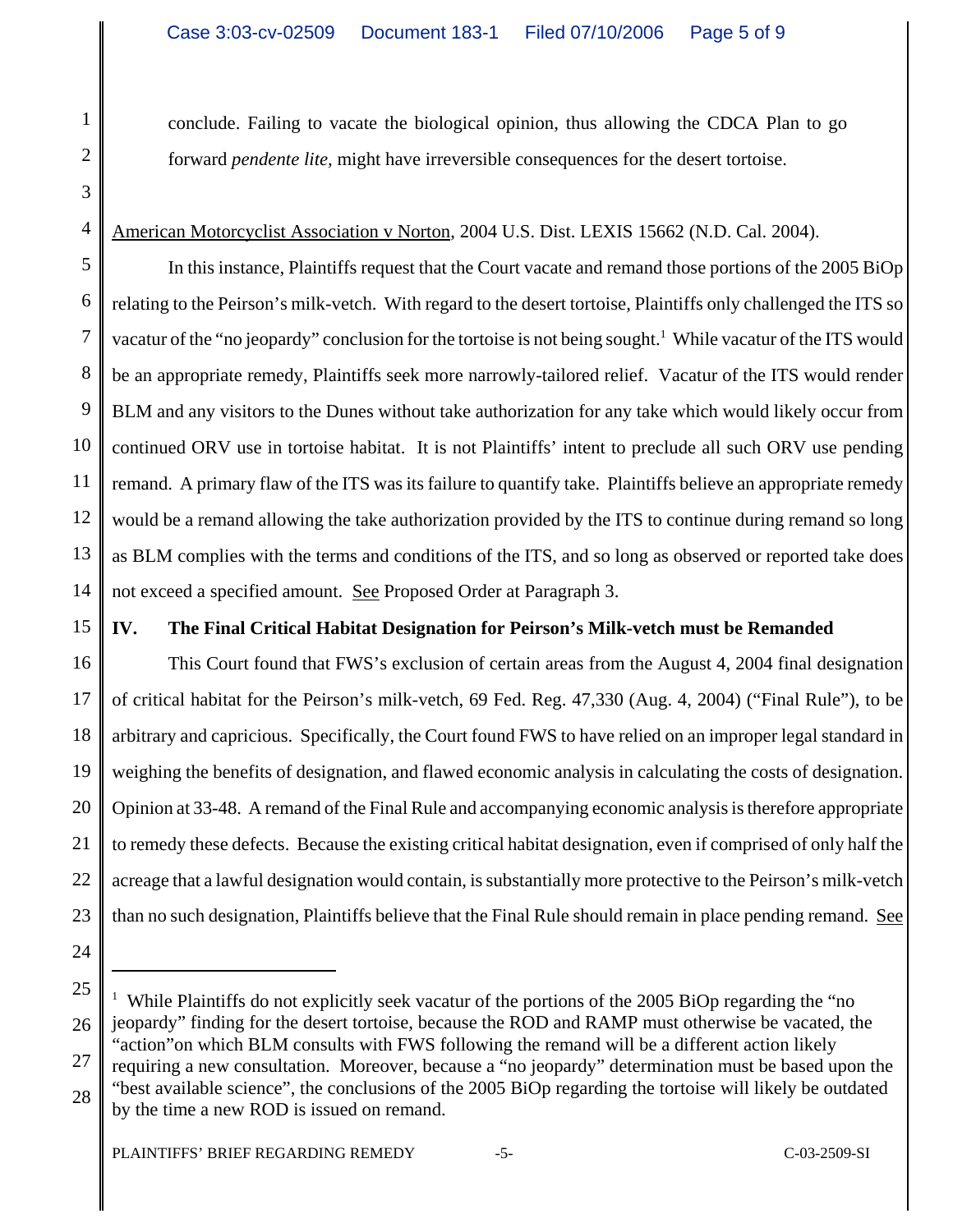1 2 NRDC v. U.S. Dept. of Interior, 275 F. Supp. 2d 1136, 1144 (C.D. Cal. 2002) (keeping critical habitat rule in place pending remand).

3 4 5 6 7 8 9 10 11 12 13 14 While keeping the existing, though inadequate, critical habitat rule in place pending remand provides some necessary protections for the Peirson's milk-vetch, it does not wholly remedy the problem. The Court found that FWS unlawfully excluded over 30,000 acres of proposed critical habitat from the final designation. The ESA provides some protections for proposed critical habitat. Specifically, Section 7(a)(4) requires that "[e]ach Federal Agency shall confer with [FWS] on any agency action which is likely to jeopardize the continued existence of any species proposed to be listed under section 1533 of this title or result in the destruction or adverse modification of critical habitat proposed to be designated for such species." 16 U.S.C. § 1536(a)(4). Prior to issuance of the flawed Final Rule, the areas of proposed critical habitat which were subsequently excluded from the Final Rule received the protections of Section 7(a)(4). Plaintiff therefore request that the Court reinstate the August 5, 2003 proposed designation of critical habitat for the Peirson's milk-vetch, 68 Fed. Reg. 46143. Such action will ensure that these areas receive at least some protection during the lengthy remand period.<sup>2</sup>

15 16 17 18 19 20 21 Finally, Plaintiffs request that the Court set a date certain for FWS to complete the new critical habitat designation on remand. Court have consistently ordered FWS to complete a new or remanded critical habitat designation by a date certain. <u>See, e.g Forest Guardians v. Babbitt</u>, 174 F.3d 1178, 1193 (10<sup>th</sup> Cir. 1999) (collecting cases and comparing timelines mandated by various courts). In such cases timelines have ranged from as little as 5 days to as long as two years. Id. In this case, the primary threat to the Peirson's milk-vetch and its critical habitat is ORV use as authorized by the RAMP.<sup>3</sup> So long as the Interim Closures remain in effect (see discussion infra) that threat is largely abated. Therefore, acknowledging the heavy workload and

22

23

<sup>24</sup> 25 26 <sup>2</sup> Additionally, because the problems with the Final Rule stem from exclusions of areas contained in the proposed rule, rather than any actual legal deficiencies in the proposed rule, by reinstating the proposed rule, FWS need only complete a new economic analysis and conduct a weighing of the benefits and costs pursuant to Section  $4(b)(2)$ . This will result in a substantial saving of time and resources over starting the designation process from scratch.

<sup>27</sup> 28 <sup>3</sup> Such impacts are not the only threats the species faces. Border patrol activities and the lining and maintenance of the All American Canal also affect the species. See 69 Fed. Reg. at 47342 (final critical habitat rule describing threats to the species).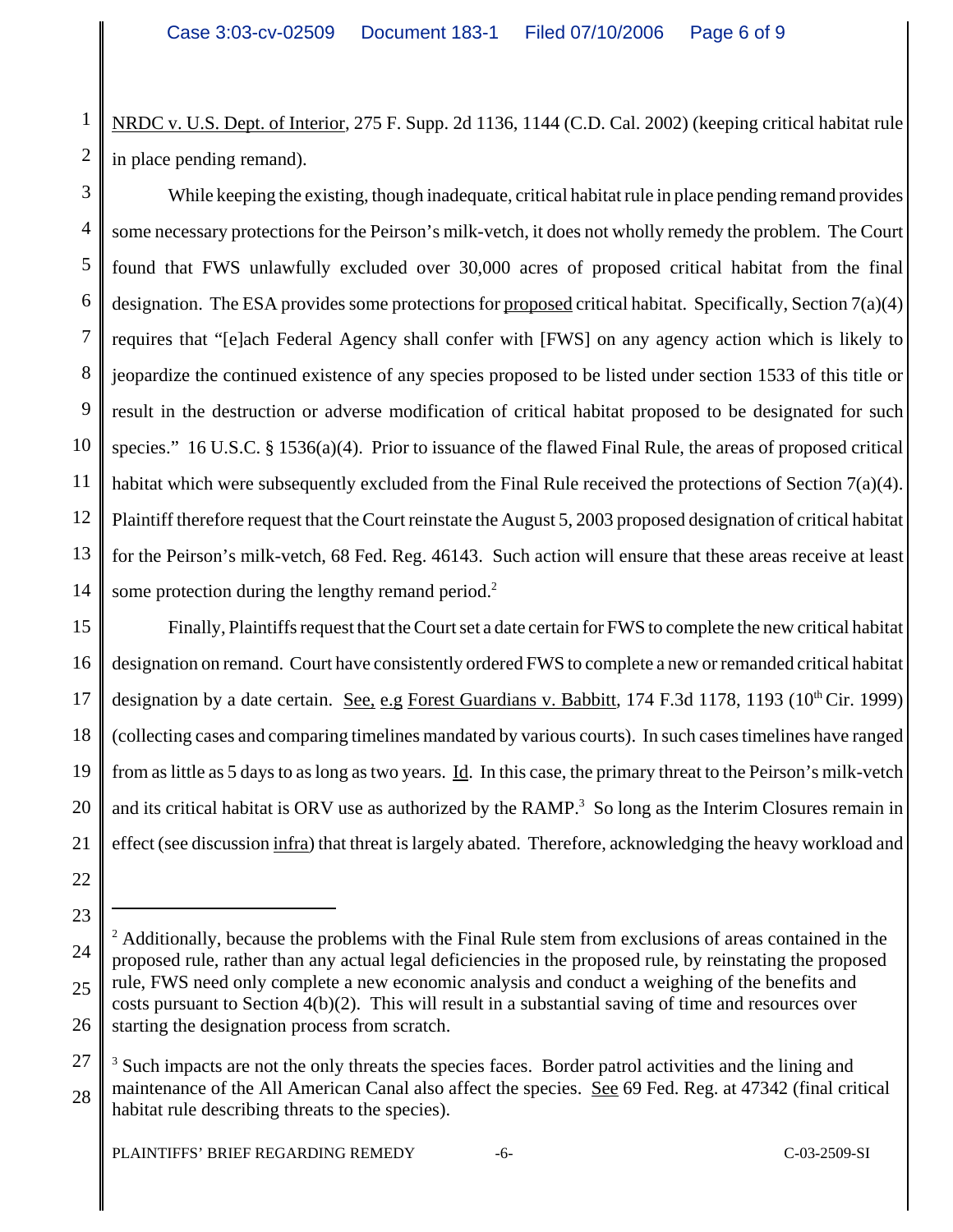1 2 3 competing obligations of the Carlsbad office of FWS which would presumably prepare the new rule on remand, Plaintiffs request a date of no later than December 1, 2007 for completion of a revised final rule on remand. Such a date is eminently reasonable and well within the range set by courts in similar cases.

4

# **V. The Interim Vehicle Closures Must Remain in Effect**

5 6 7 8 9 10 11 12 13 14 In their decade-long advocacy for the protection of the Algodones Dunes and the rare species that inhabit live there, Plaintiffs have sought balanced management which protects the fragile and irreplaceable resources of the Dunes yet allows ORV use to continue. For over six years the Dunes have been subject to such balanced management. The 2005 ROD, 2005 BiOp, and 2003 RAMP would all have this management changed to a scheme in which the vast majority of the Dunes would be subject to unlimited ORV use. While caselaw in this Circuit would support the complete closure of the Dunes to ORV use pending BLM and FWS's compliance with the ESA, NEPA, and FLPMA, Plaintiffs do not seek such a dramatic remedy. Instead, the primary on-the-ground relief that Plaintiffs seek is to simply maintain the environmental status quo and keep the current Interim Vehicle Closures in place pending the completion of a new ROD, RAMP, EIS, BiOp and critical habitat designation. See Proposed Order at Paragraph 5.

15 16 17 18 19 20 21 22 23 24 25 26 27 28 BLM has violated the ESA, NEPA and FLPMA in approving a ROD and RAMP which would eliminate the Interim Vehicle Closures. Each of these statutes provides authority for the Court to issue an Order continuing the closures. It is well-settled law in this Circuit that upon finding a violation of the ESA, an injunction is mandatory. See, e.g. Thomas v. Peterson, 753 F.2d 754, 764 (9th Cir. 1985) ("[G]iven a substantial procedural violation of the ESA in connection with a federal project, the remedy must be an injunction of the project pending compliance with the ESA."); Washington Toxics Coalition v. EPA, 413 F.3d 1024, 1035 (9<sup>th</sup> Cir. 2005) ("It is well-settled that a court can enjoin agency action pending completion of section 7(a)(2) requirements."). Similarly, a violation of NEPA also should result in an injunction against the agency action. See Thomas, 753 F.2d at 764 ("Our cases repeatedly have held that, absent 'unusual circumstances,' an injunction is the appropriate remedy for a violation of NEPA's procedural requirements. Irreparable damage is presumed to flow from a failure properly to evaluate the environmental impact of a major federal action.")(internal citations omitted). With regard to FLPMA violations, this Court has already found that any finding required by BLM to eliminate the closures would have to be set aside. Opinion at 67 ("Because the "no jeopardy" finding is unsupported, any determination under 43 C.F.R. § 8341.2(a) that the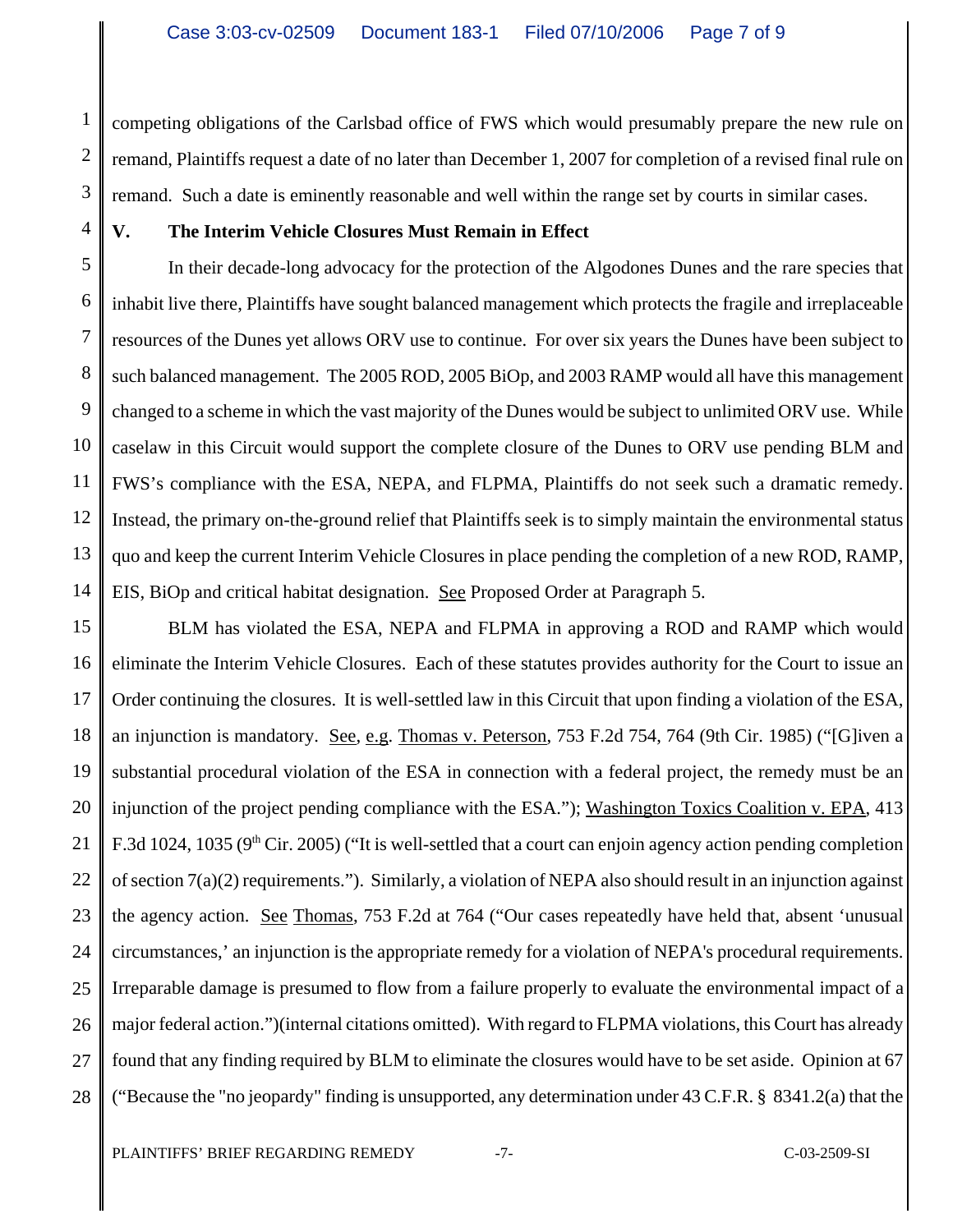1 2 'adverse effects have been eliminated and measures implemented to prevent recurrence' based upon the 2005 BO must be set aside.").<sup>4</sup>

3 4 5 6 7 8 Existing law gives the Court broad authority to craft an injunction that provides protection to the listed species and other resources of the Dunes. Given Plaintiffs only seek to maintain the status quo that has existed for over six years, Plaintiffs do not believe either the BLM or Defendant-Intervenors can rationally or reasonably object to the relief they seek. Plaintiffs therefore respectfully request that the Court issue an Order continuing the interim closures until BLM and FWS have demonstrated compliance with the ESA, NEPA and FLPMA on remand.<sup>5</sup>

# **VI. Completion of a new ROD, RAMP and EIS on Remand**

10 11 12 13 14 15 16 17 18 19 Plaintiffs expect Defendant-Intervenors to argue that BLM and FWS must complete the various actions on remand pursuant to a specific timeline. FWS and BLM are likely to argue for no timeline at all. With the exception of the revised critical habitat rule for which Plaintiffs seek completion by a date certain (see discussion supra), Plaintiffs do not seek a specific timeline on remand or even an order that the remanded actions ever occur. So long as the Interim Vehicle Closures remain in effect, Plaintiffs care little about when or if a new RAMP is completed. The 2005 ROD culminated a seven-year planning process which in Plaintiffs' opinion changed little at the Dunes other than seeking to eliminate the Interim Vehicle Closures. The 1987 RAMP provides equal or better protection for most of the resources of the Dunes. Moreover, any deadline the Court sets for a new ROD and RAMP would likely be met with a motion to extend it by BLM as the deadline approached.

20 21 22 However, assuming BLM and FWS ultimately do complete a new ROD, EIS, RAMP and BiOp on remand, Plaintiffs request that the Court retain jurisdiction to hear any challenge on remand. See Proposed Order at Paragraphs 7 and 8. Nevertheless, Plaintiffs are hopeful that BLM and FWS will comply with the

23

9

<sup>24</sup> 25 26 27 <sup>4</sup> Given the Court has found the decision documents which would eliminate the Interim Vehicle Closures to be unlawful, Plaintiffs believe the closures would necessarily be maintained regardless of whether the Court explicitly required the continuation of the closures in its Order on remedy. Nevertheless, in the interests of caution and ensuring that BLM does in fact keep the closures in effect, Plaintiffs request that the Court make the closures enforceable as an Order of this Court.

<sup>28</sup> <sup>5</sup> Plaintiffs also request that the Court impose monitoring and reporting requirements on BLM to ensure compliance with the Interim Vehicle Closures pending remand. See Proposed Order at Paragraph 5.